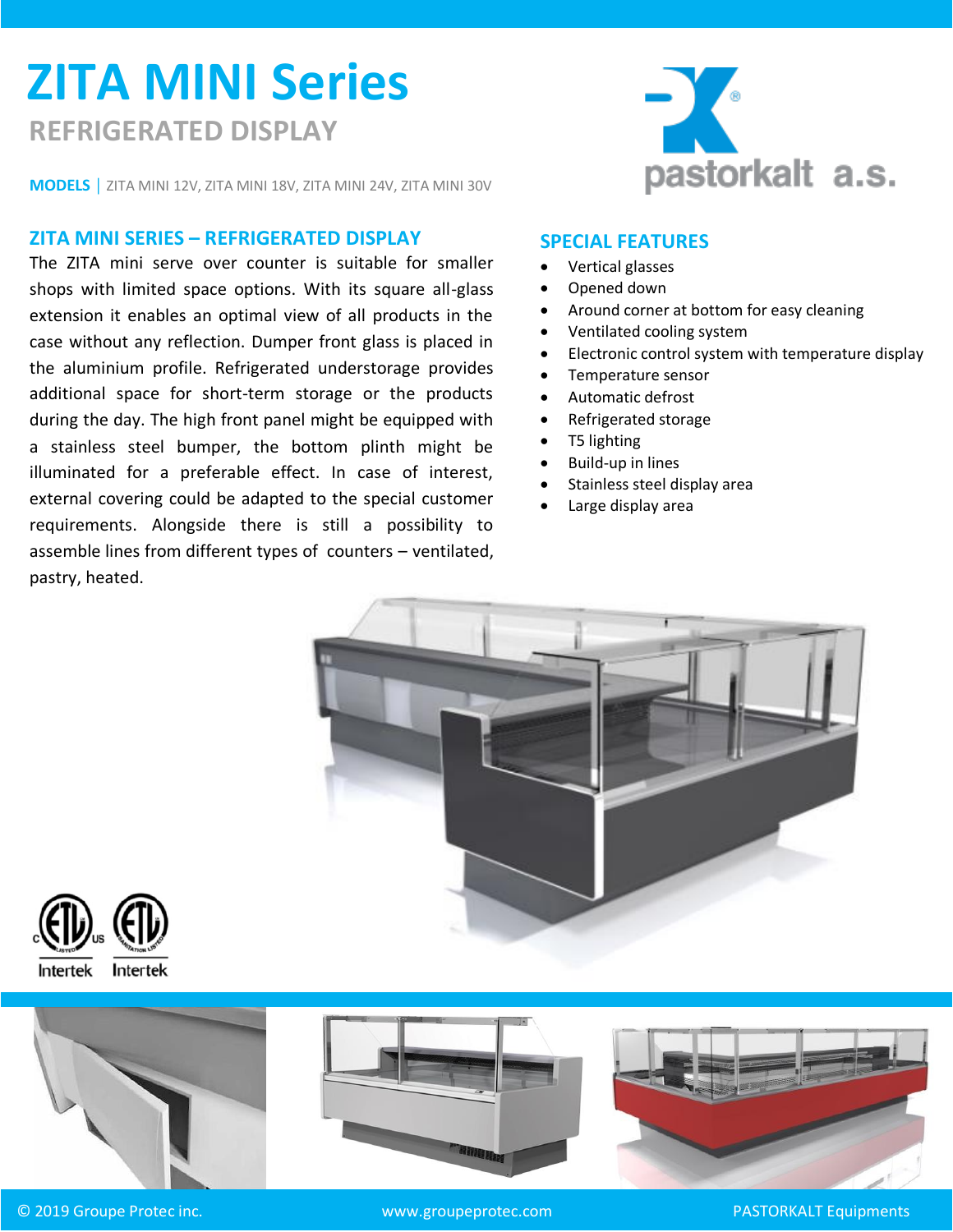## **REFRIGERATED DISPLAY ZITA MINI Series**



**MODELS │** ZITA MINI 12V, ZITA MINI 18V, ZITA MINI 24V, ZITA MINI 30V

## **TECHNICAL DATA**

| <b>MODEL</b>  | <b>TEMPERATURE</b>               | DIMENSIONS-WxDxH               | <b>DISPLAY SURFACE</b> | <b>VOLUME</b> | <b>AMPS</b> | <b>VOLTAGE</b> |
|---------------|----------------------------------|--------------------------------|------------------------|---------------|-------------|----------------|
|               |                                  | <b>Inches</b>                  | m <sup>2</sup>         | Liters        |             |                |
|               |                                  | mm                             |                        |               |             |                |
|               |                                  |                                |                        |               |             |                |
| ZITA MINI 12V | $-1^{\circ}$ C to 5 $^{\circ}$ C | 49-1/4* x 37-5/16 x 47-11/16   | 1,1                    | 458           | 12.0        | 115V           |
|               |                                  | 1250* x 948 x 1210             |                        |               |             |                |
|               |                                  | *without sidewalls             |                        |               |             |                |
| ZITA MINI 18V | $-1^{\circ}$ C to 5 $^{\circ}$ C | 73-13/16* x 37-5/16 x 47-11/16 | 1,8                    | 688           | 12.0        | 115V           |
|               |                                  | 1875* x 948 x 1210             |                        |               |             |                |
|               |                                  | *without sidewalls             |                        |               |             |                |
| ZITA MINI 24V | $-1^{\circ}$ C to 5 $^{\circ}$ C | 98-7/16* x 37-5/16 x 47-11/16  | 2,4                    | 917           | 12.0        | 115V           |
|               |                                  | 2500* x 948 x 1210             |                        |               |             |                |
|               |                                  | *without sidewalls             |                        |               |             |                |
| ZITA MINI 30V | $-1^{\circ}$ C to 5 $^{\circ}$ C | $123*$ x 37-5/16 x 47-11/16    | 2,9                    | 1146          | 12.0        | 230V           |
|               |                                  | 3125* x 948 x 1210             |                        |               |             |                |
|               |                                  | *without sidewalls             |                        |               |             |                |

### **CUT VIEW**